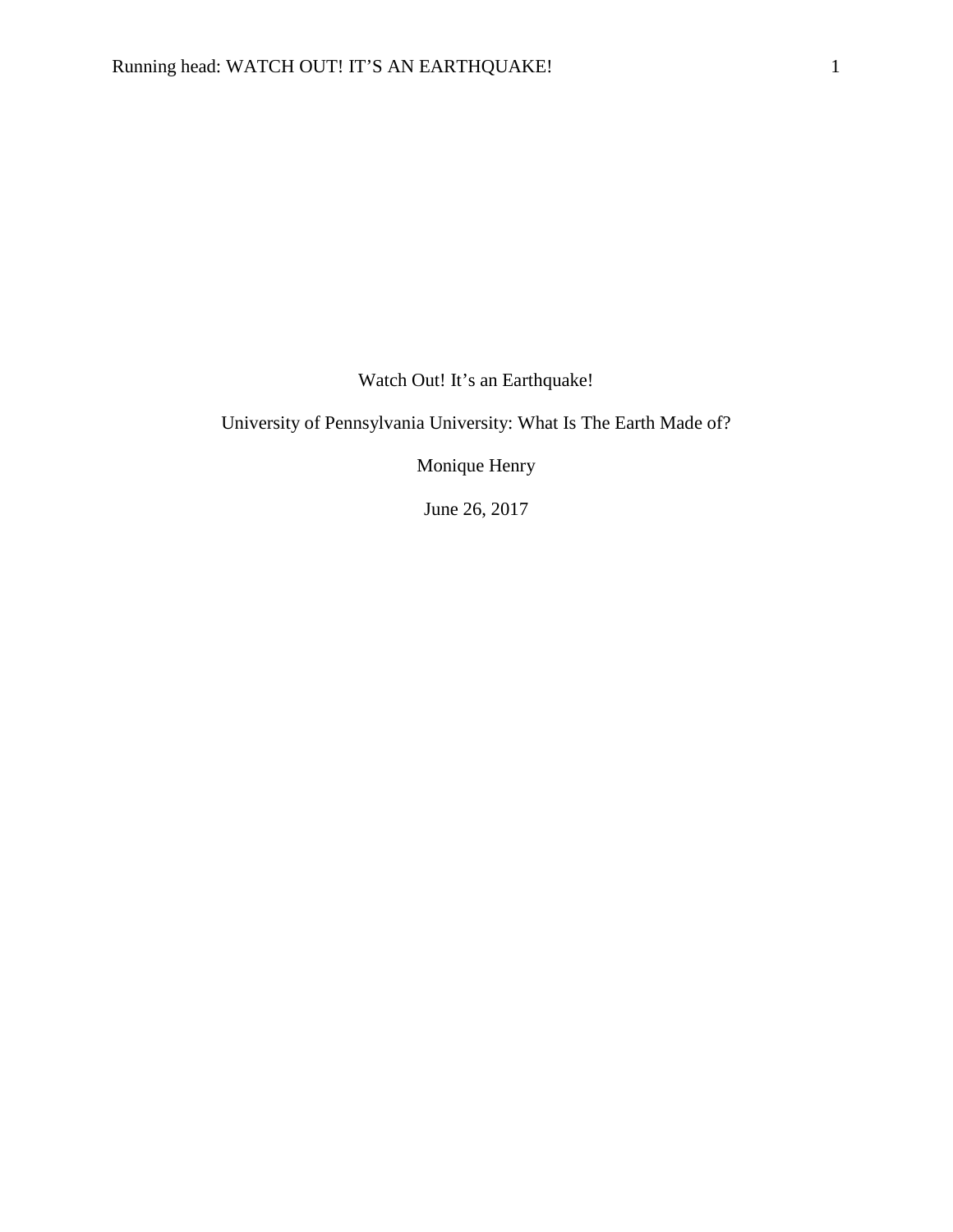#### Abstract

In the kindergarten grades, students are encouraged to take their education to another level in learning about their world all around them. Students at the Philadelphia School District of Philadelphia are engaged in learning to read on grade level, and students are encouraged to add in counting their numbers, but there are little curriculum units in the subject area of Earth Science, much less a curriculum unit on Earthquakes. Although learning about earthquakes may not have a direct effect on the improvement of the literacy goals and standards that are mandated for educators to follow, it can definitely breathe a love for learning about science topics in nature, which can create avid readers with a concentration and love for the Earth and their natural environment. This paper will present and discuss a curriculum unit on earthquakes, within the Earth Science course for Kindergarteners. By the end of this curriculum unit, students will be able to define what earthquakes are, how earthquakes occur, and where they mostly occur using everyday materials to explain earthquake occurrences.

Keyword(s): Earthquakes, occurrences, Earth disruptions, Earth Science, Philadelphia School District of Philadelphia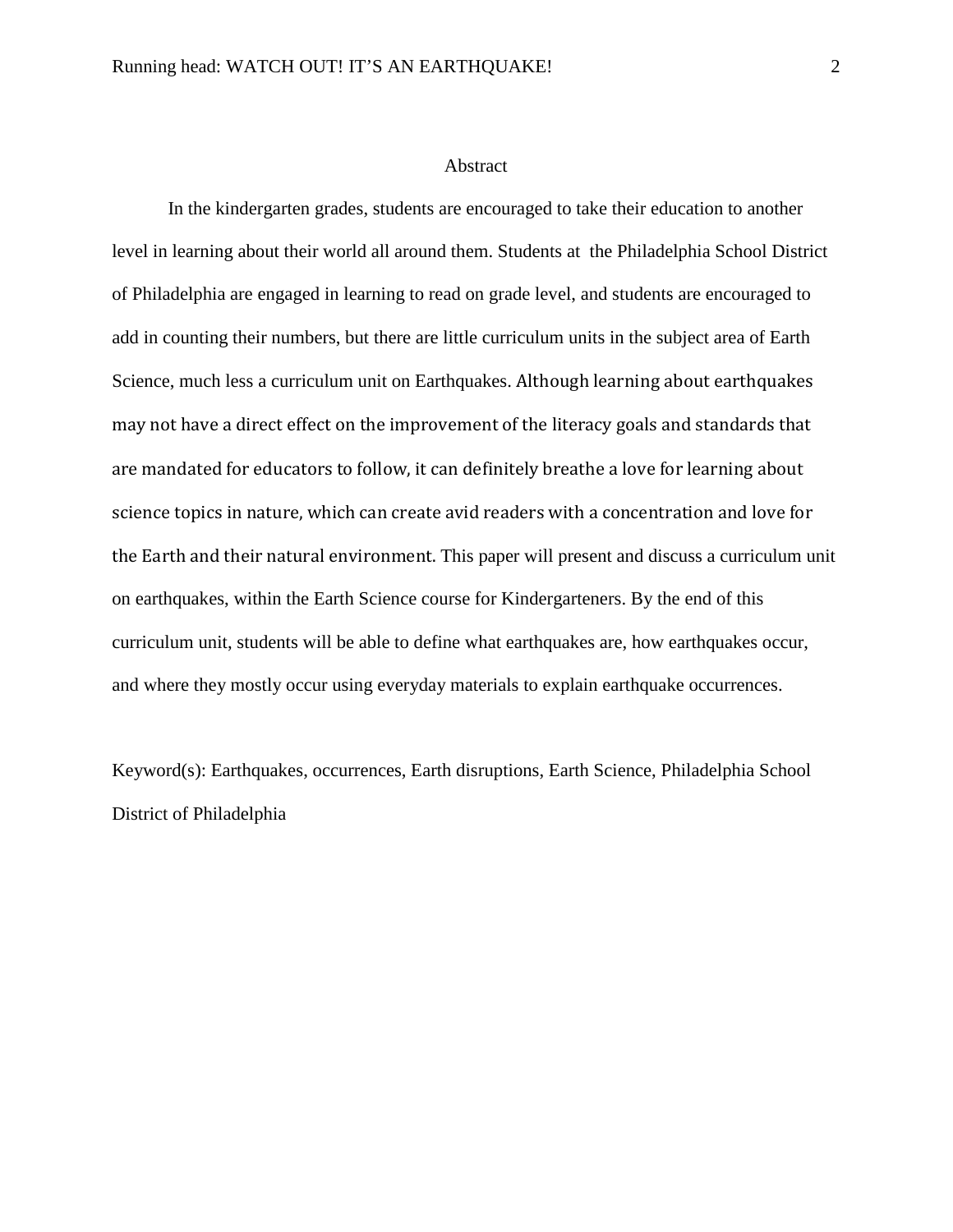**Index**

Overview

Rationale

Objectives

Classroom Activities

References

Appendix/Content Standards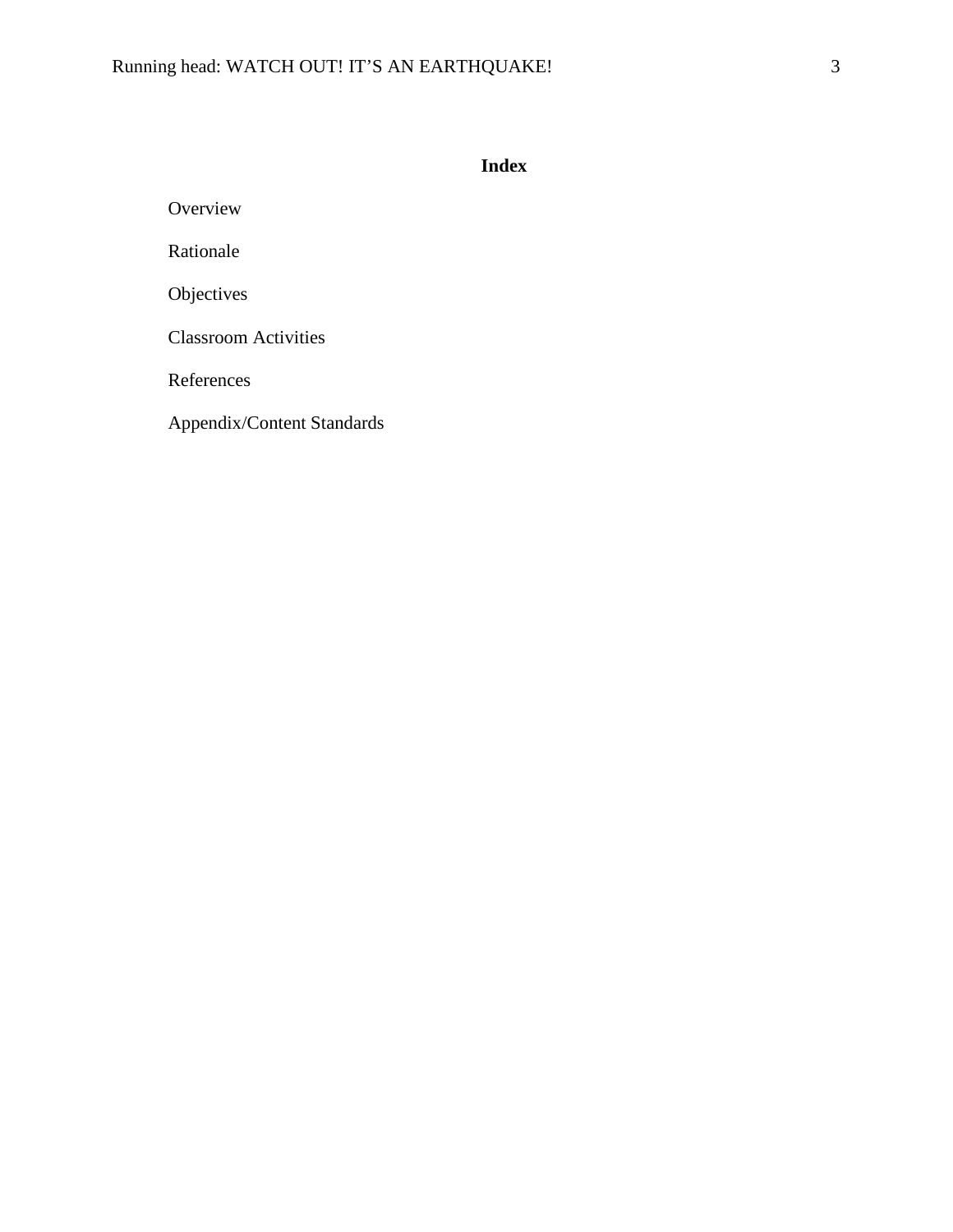## **Overview**

 This curriculum unit, "Watch Out! It's an Earthquake!" is intended to build a love for Earth Science by introducing kindergarten students to the topic of Earthquakes. The love for Earth Science can be built in students gathering information through various means. At this age, students are mostly interested in any activity that they can be a part of what will capture their attention and keep them engaged. This science unit is one where curious minds learn and be engaged, because it involves stories, drawing activities, writing activities, and hands-on experiments to solidify the learning.

 First, the curriculum unit will provide background information in story to help students build a depth of knowledge about Earthquakes in general. Students will listen to stories about Earthquakes during read aloud and shared reading times. They will also be able to stop and think about what they are reading by turning and talking to answer reflective questions. Students will have a chance in engaging with the information by listening to the stories, while looking at pictures, and watching videos to see the massive destruction that occurs when Earthquakes rip through the states. All in all, students will get a chance to learn why Earthquakes occur.

Next, students will be able to test the depth of what they have learned by recreating pictures that depict the Earthquake scenes. Students will also be able to explain what is going on in their picture by connecting it to any personal encounters or experiences with the Earthquakes. Research has shown that writers that draw a picture of what they are intending to write will have the opportunity to extending their writing, because students will be reminded of any added detail. In addition to writing and responding to Earthquake prompts during journal time, students will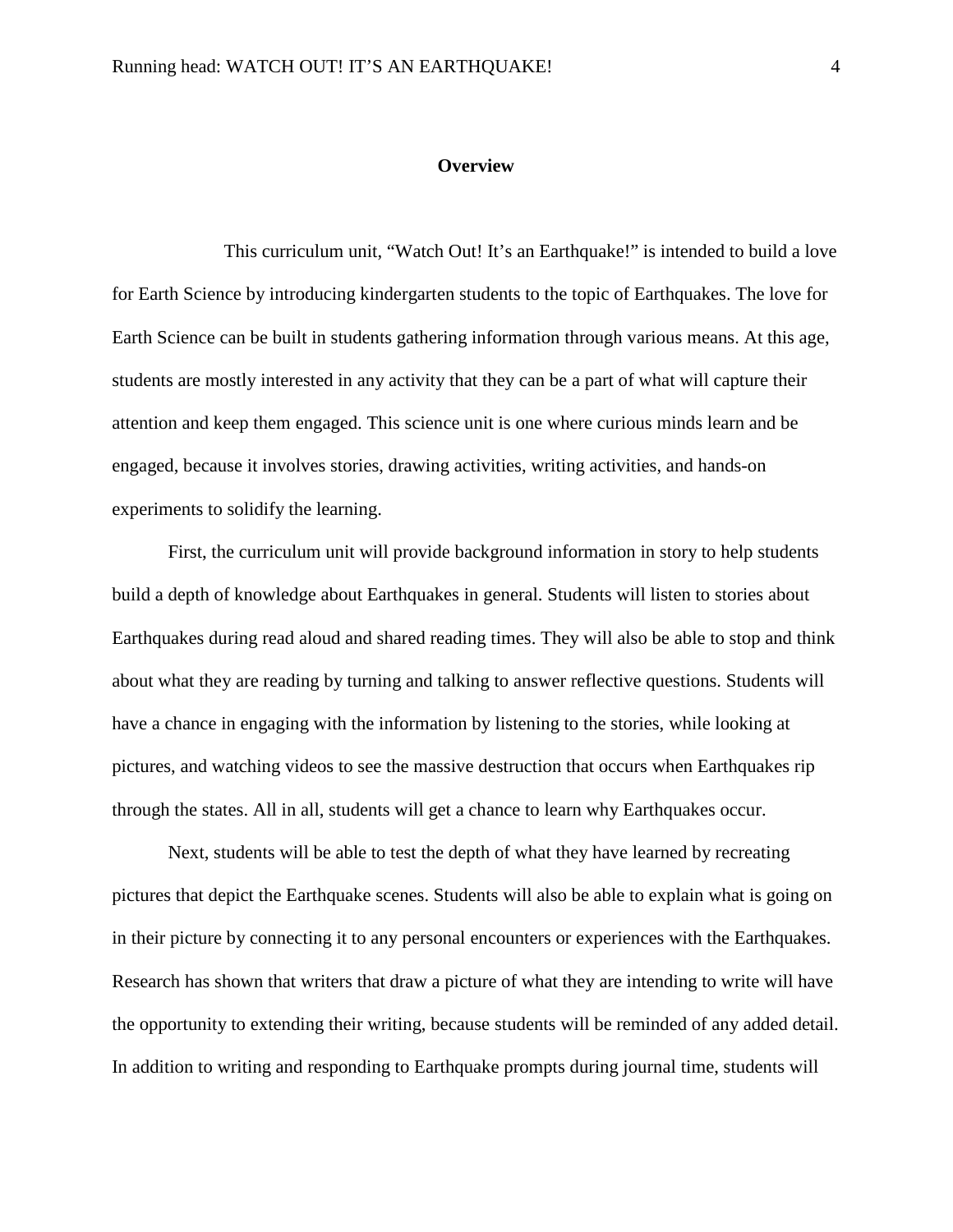experience asking short answer questions as a way of building testing skills while learning about an interesting subject.

 Lastly, the end of the unit will be an incorporation of all that we have read, heard, written, and seen. We will have a project where students will get a chance to experience the actual effect of being in Earthquakes. Students will be given an at home project that will start from the learning in the class. Students will be given material, and they will have to create their own imaginative Earthquake scene. I find this project will be most rewarding, because it will include children reasoning, as well as a chance for students to ask questions about what they are experimenting about.

 This Earthquake curriculum unit will raise the interest of the students in a number of ways. Students will get to practice their developmental academic skills while learning about new and exciting content. Students will be writing and reading across the subject area, which will only enhance their ability to draw connections, and become better readers, writers, speakers, and thinkers. As the education system starts to move towards global thinking, it would be a great opportunity for students to engage in academic learning with rigor like how other students their age are learning in other parts of the world.

#### **Watch Out! It's an Earthquake!**

## **Rationale**

 I seek to give students a good solid foundational knowledge of core subjects to enable them to begin developing their passion for their subjects of interest. The core subjects within kindergarten are Math, English Language Arts, Social Studies, and Science. Within these subjects, Math and English Language Arts seem to be the reigning subjects that we focused on most. However, incorporating this curriculum in the classroom will esteem the subject of Science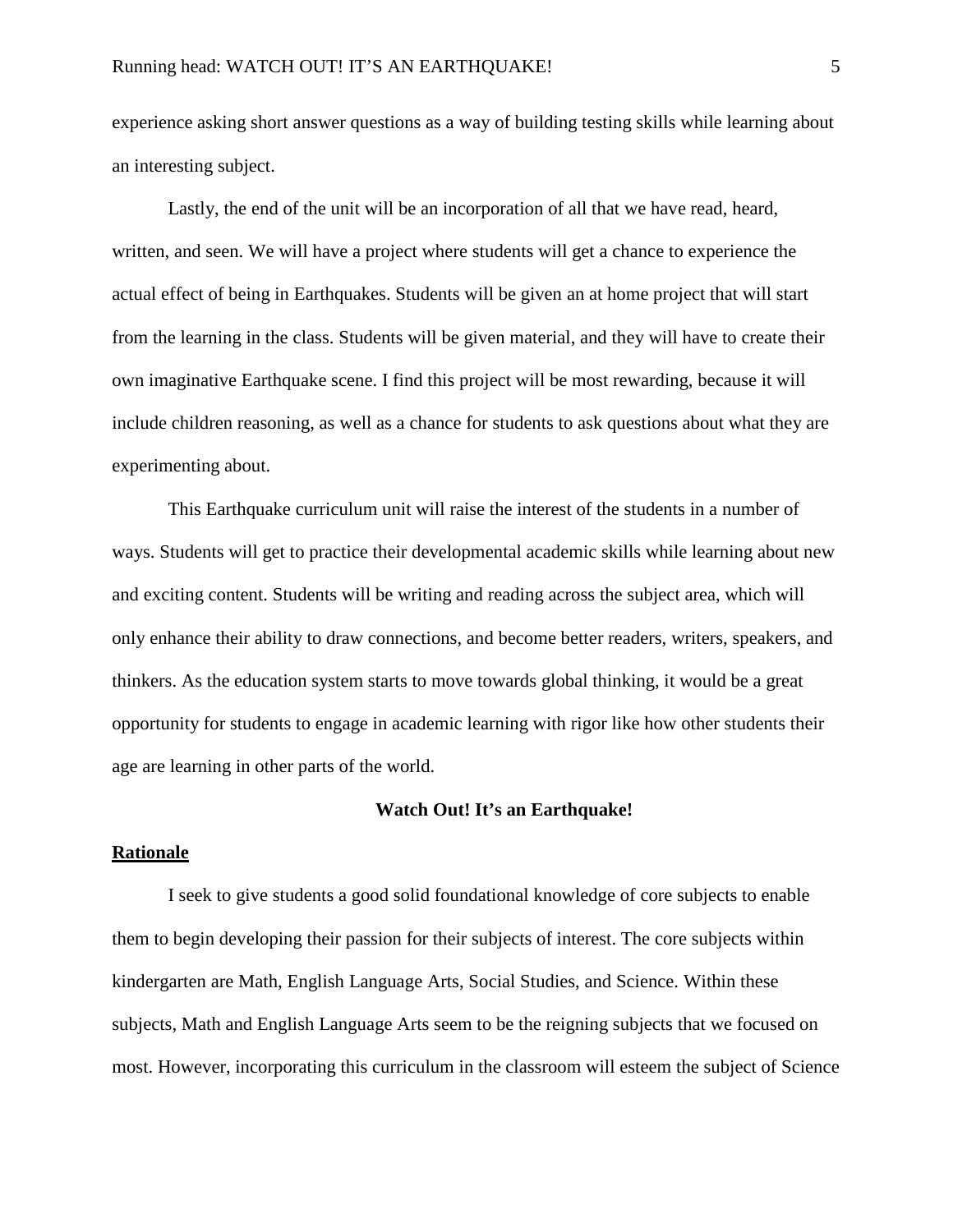as important as the other reigning subjects. Students will have a focus within Earth Science that they can be engaged in while learning at the same time. The curriculum unit on Earthquake may be a Science content subject, but it can incorporate the skills across all the content to inform the students of how this natural phenomenon can affect our lives.

 The background content needed for this lesson will come from an elementary textbook, Inside the Restless Earth, where students will learn the bulk of background information about Earthquakes (Holt, Rineheart, & Winston, 2005). The first essential question that will be answered is: What are Earthquakes? Earthquakes are events during which the ground moves and dismantles buildings, ground surfaces, and deforms cities. Earthquakes occur when there are shifting plates over rocks beneath the surface of the Earth. Earthquakes occur because of Plate tectonics, and if one lives at the edge of the plates, one will be at a higher risk of experiencing Earthquakes (Holt, Rineheart, &Winston, 2005). The Plates are huge rock layers, called lithospheric plates (the top layer of the Earth), which move on/above the Asthenosphere. These plates move in different directions, in pushing towards, passing, or away from each other, causing friction, which generates Earthquakes (Holt, Rineheart, &Winston, 2005). The crumbled rock that is created as a result of the plate movement or the separating lines are called faults, and it is along these faults that Earthquakes occur (Holt, Rineheart, &Winston, 2005).

As a result of the movement of the plates, the rocks will deform, and upon deformation, the shape of the rock will change. The rock will change due to the stress or pressure that the rock may be under when it collides or shifts past another plate (Holt, Rineheart, &Winston, 2005). The word deformation means to bend, tilt, or break. When plates move past each other, it is called a transform motion. When plates push together, that process is called convergent motion.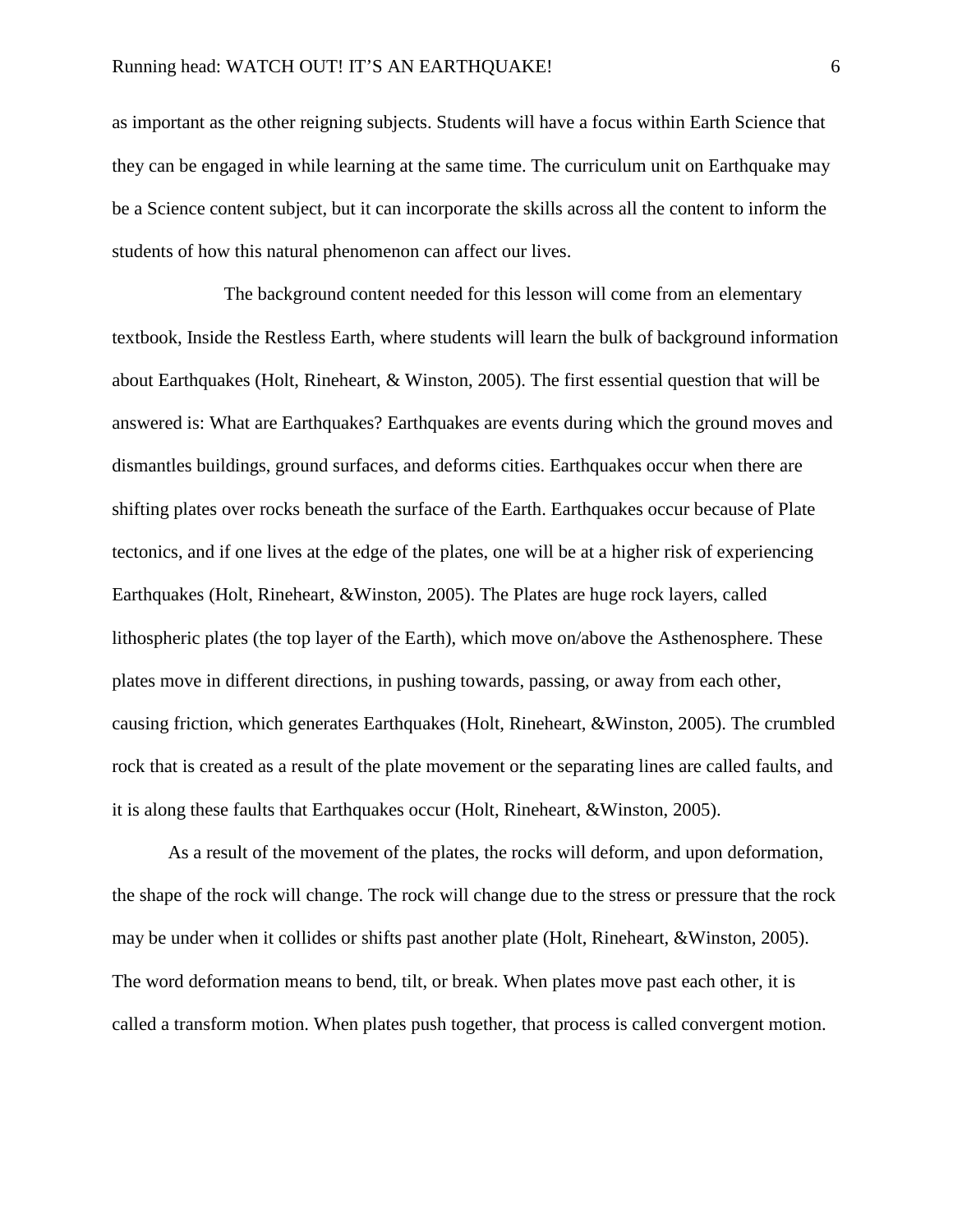When plates pull away from each other, it is called a divergent motion. The movement of these plates will create different types of faults (Holt, Rineheart, &Winston, 2005).

There have been many noted occurrences of Earthquakes throughout the world. In 1906, for example, there was a terrible earthquake in San Francisco. The level of this earthquake had an intensity of XI (magnitude 7.8). This earthquake caused widespread damage in the city leaving many buildings shattered. However, the most powerful earthquake happened in San Francisco, during the winter of 1811-1812 (Holt, Rineheart, &Winston, 2005). Another earthquake is mentioned that occurred in San Francisco in October 1989. Scientist used the Richter scale to measure the earthquake's power, which is known as magnitude. It was noted that the level of the Earthquake was 7.1.

In order for students to grasp the concept of how Earthquakes occur, students will have to be able to comprehend while using their critical thinking ability to imagine the actual event by various means. For example, students will have to be able to depict what an Earthquake looks like in order to be able to recognize that an Earthquake is taking place in the picture (Woodford, 2016). According to the Kindergarten standards, students should be able to ask and answer questions upon prompting pertaining to the stories that they read. In addition to that, students will be able to point with one to one correspondence which will allow practice time for identifying letters and noting key term or vocabulary words seen once sighted.

In bringing it all together, this newly created curriculum will be a nice fit into the existing curriculum prescribed by the school district, because this curriculum will give students the ability to apply their learned knowledge of Earthquakes to real occurrences and experiences that students may experience in the natural environment on a daily basis (Woodford, 2016). Currently, the school district has limited content information for science. In addition to this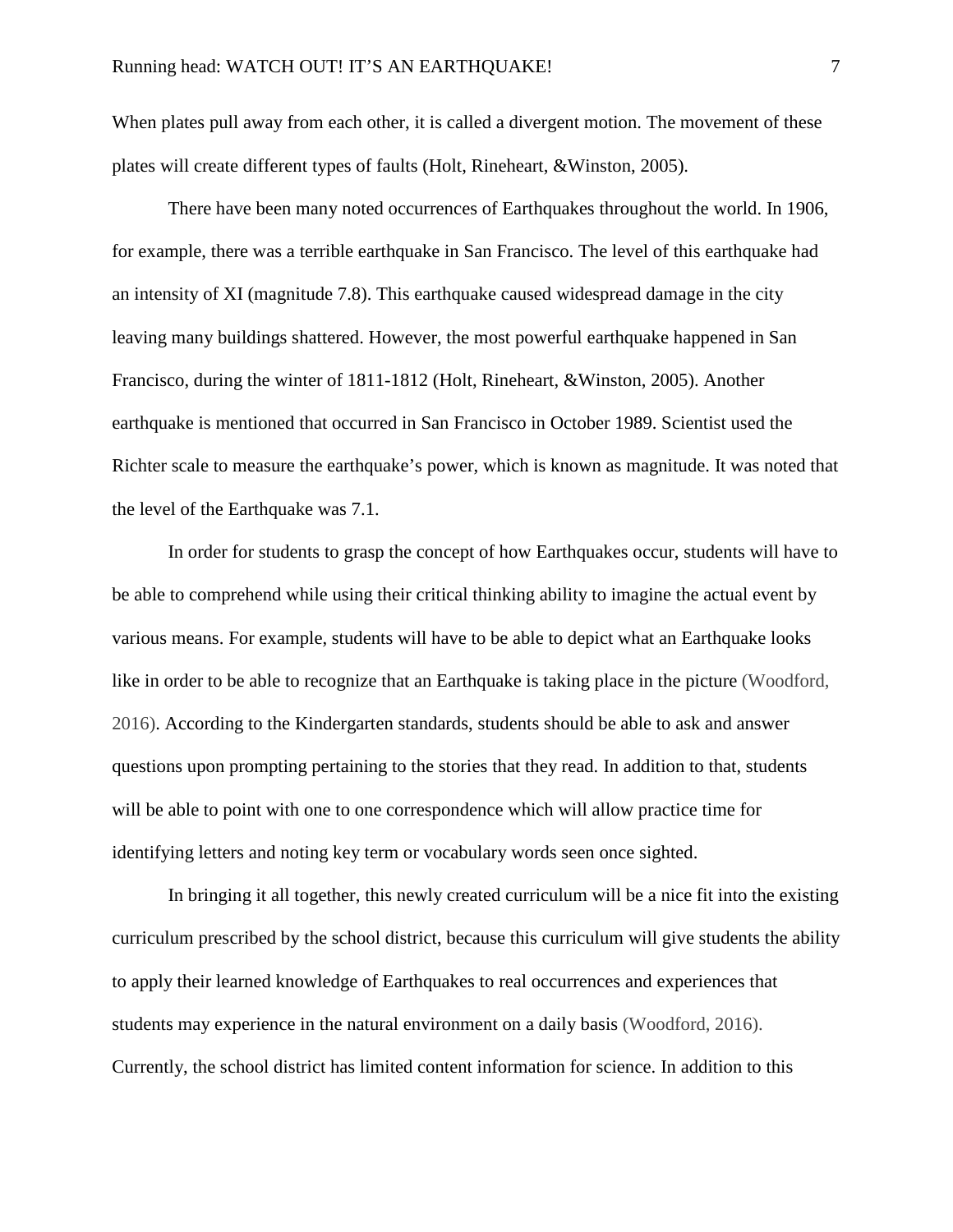observation, many of the lessons are topical and broad, which is a positive thing, because it will give teachers the flexibility needed to incorporate learning about Earthquakes in the science topic of the five senses. Teachers can create small group activities where students can note the picture that depicts the earthquake versus a picture that is not depicting an Earthquake.

## **Objectives**

This unit on earthquakes seeks to achieve motivation and excitement for learning to read and analyze information across the subject areas. Therefore, by the end of the lesson, students will be able to fill or identify the hotspots on the world map that signify earthquakes, in order to explain where earthquakes take place with 80% accuracy. Students will be able to explain what causes earthquakes, after watching an informative video about earthquakes. Students will be given a fact sheet to fill out while watching the video. By noting the different findings from the video on paper, students will be able to recall 3 to 4 reasons why earthquakes occur. Lastly, students will be able to use drawing, writing, and a combination of food and play dough to create an earthquake display, which depicts how plate boundaries function. Students will be able to identify the different types of plate boundaries that exist.

 The standards for student achievement will incorporate English Language Arts, Math, and Science standards. The kindergarten standards will be used as a guide to keep the lesson unit in line with what kindergarten students should be learning in order to demonstrate their mastery in the standard. The standard will be posted on the board at the time when the lesson will be carried out. Students will recite or listen to the standard as it is spoken in order to get an understanding of the skills that are to be worked on while learning about an interesting topic.

## **Strategies**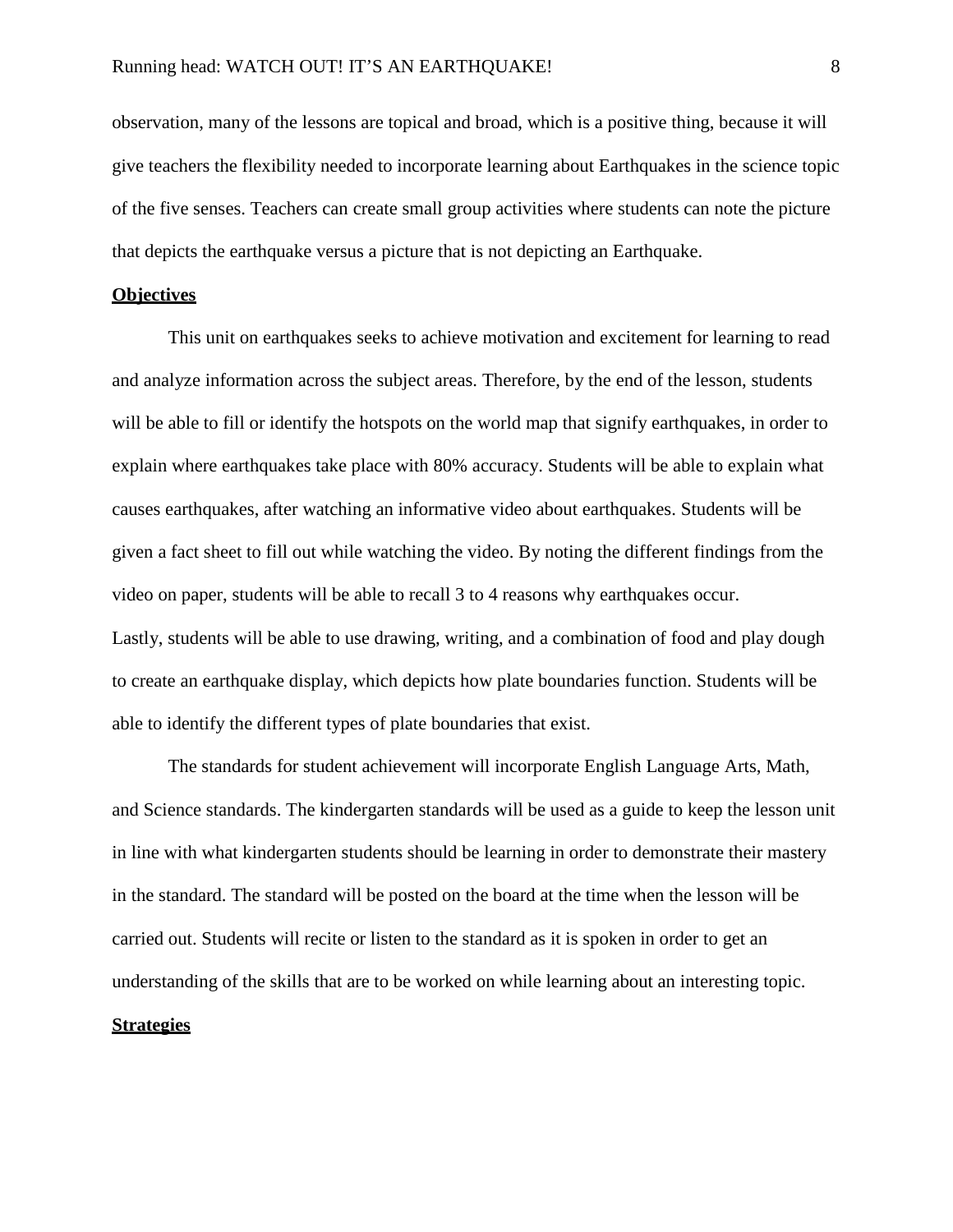Students will achieve the expressed objectives mentioned in the earlier sections in order to enhance their learning of Earthquakes by completing a number of class assignments. First, students will complete a KWL chart as a whole group in gathering information about what students already know about Earthquakes. Students will ask questions to establish what they want to learn about Earthquakes. Next, students will watch a video about Earthquakes, while jotting down some key details of the information that they gathered while watching and listening to the video. At the end of the video, students will turn and talk and share the information that they have jotted down. Then, students will discuss what they learned about Earthquakes. This activity will be completed over a span of 1-2 days.

Students will learn more about earthquakes and what causes earthquakes by listening to a read aloud story, and by engaging in shared reading to understand more about earthquakes. Students will complete a three-tier box on the information that they have gathered from the readings. Students will have the opportunity to circle information, look at Earthquakes pictures, and exchange their thoughts about earthquakes with their neighbor, in small of groups of 3 people, and in whole group settings. In addition to that, students will be able to identify the area where earthquakes are most likely to occur on the world map. Students will gain experience with learning how to look at the world map.

Getting students up and moving is the last strategy of how students will achieve the expressed objective. Students will change objects in a box position to see how earthquakes can move things from one place to another or even shatter them. Students will engage in movement with music to get a full experience of how earthquakes can affect one's life. The goal is to have students become a part of the learning process where they can get a true experience of how earthquakes affect buildings, homes, families, and the entire world.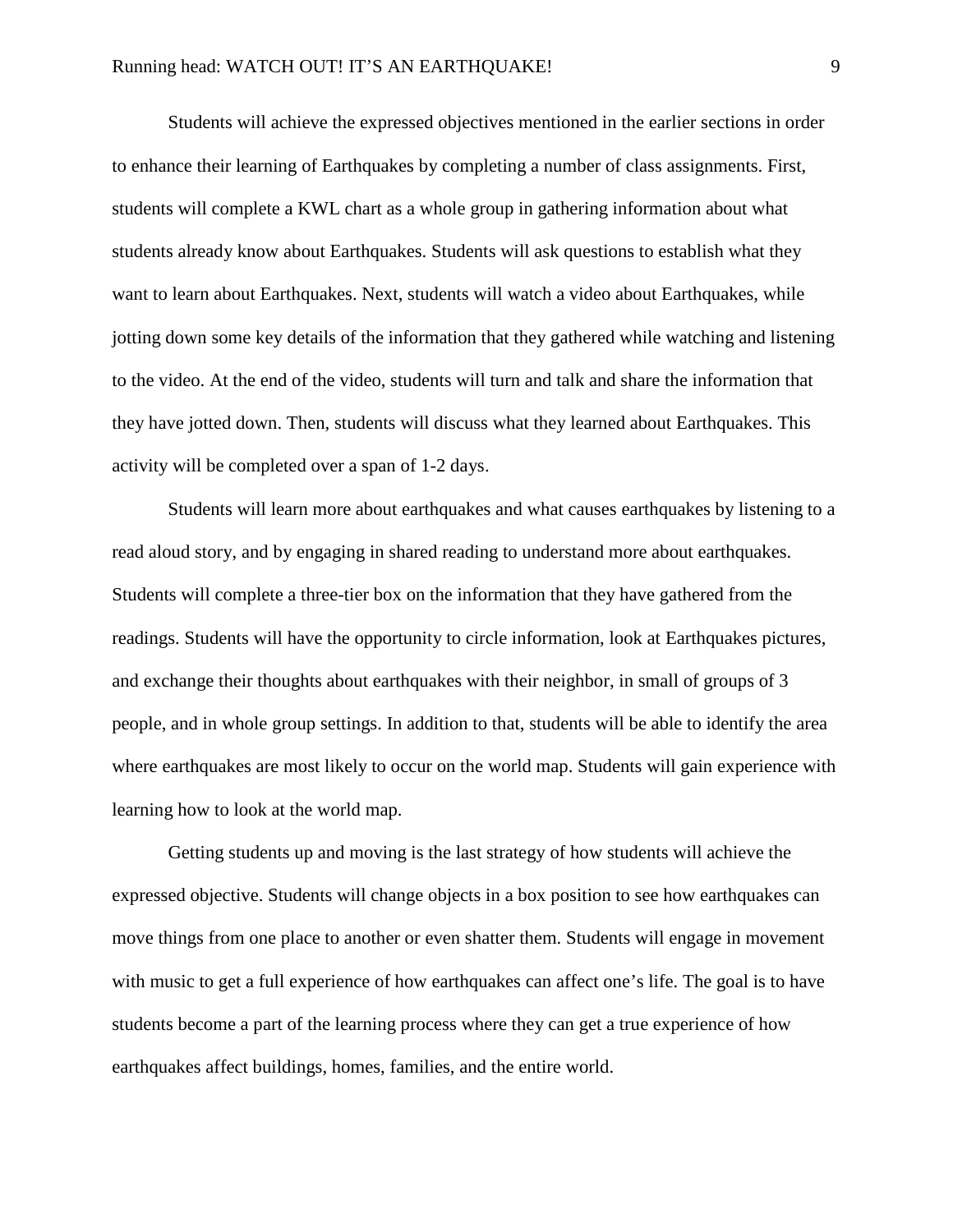## **Classroom Activities**

 The earthquake curriculum unit is looking to incorporate activities that will cover the learning styles of all students. Students will be able to engage in learning from the aspect of physical touch, listening, kinesthetic, and using their ability to observe objects with their senses. Each lesson will be about 25 minutes long on a daily basis. Day one will consist of completing a KWL chart on what students know about Earthquakes. Students will sit on the rug in a circle to complete a whole group activity. Students will answer the questions: 1) What do you know about earthquakes? and 2) What do you want to know about earthquakes? I will roll the ball to the students that will speak or give their response. After that, students will be given a fact sheet, with empty boxes where they can jot down key details from the video they will watch after the class answers the two questions as a whole group. After the video, students will pair with two partners to talk about the pictures they saw, and the information they gathered from the video.

 The next lesson will incorporate a read aloud story and a shared reading story (Wald, 2016). Students will meet as a whole group on the carpet. The classroom will be decorated with earthquake pictures, and as I am telling the story, I will point to the pictures in order to allow students to capture the visual scene of what I am reading. In between the reading, I will stop and pause modeling how I would think about the text as I am reading. During reading, I will ask students to think about the text with me while reading. Next, I will have students think about what they are thinking about on their own, and I will have them share out. This will be the gradual release model that I put in effect in order to help students get the experience of thinking while reading. At the end of the reading, students will have one response question to write a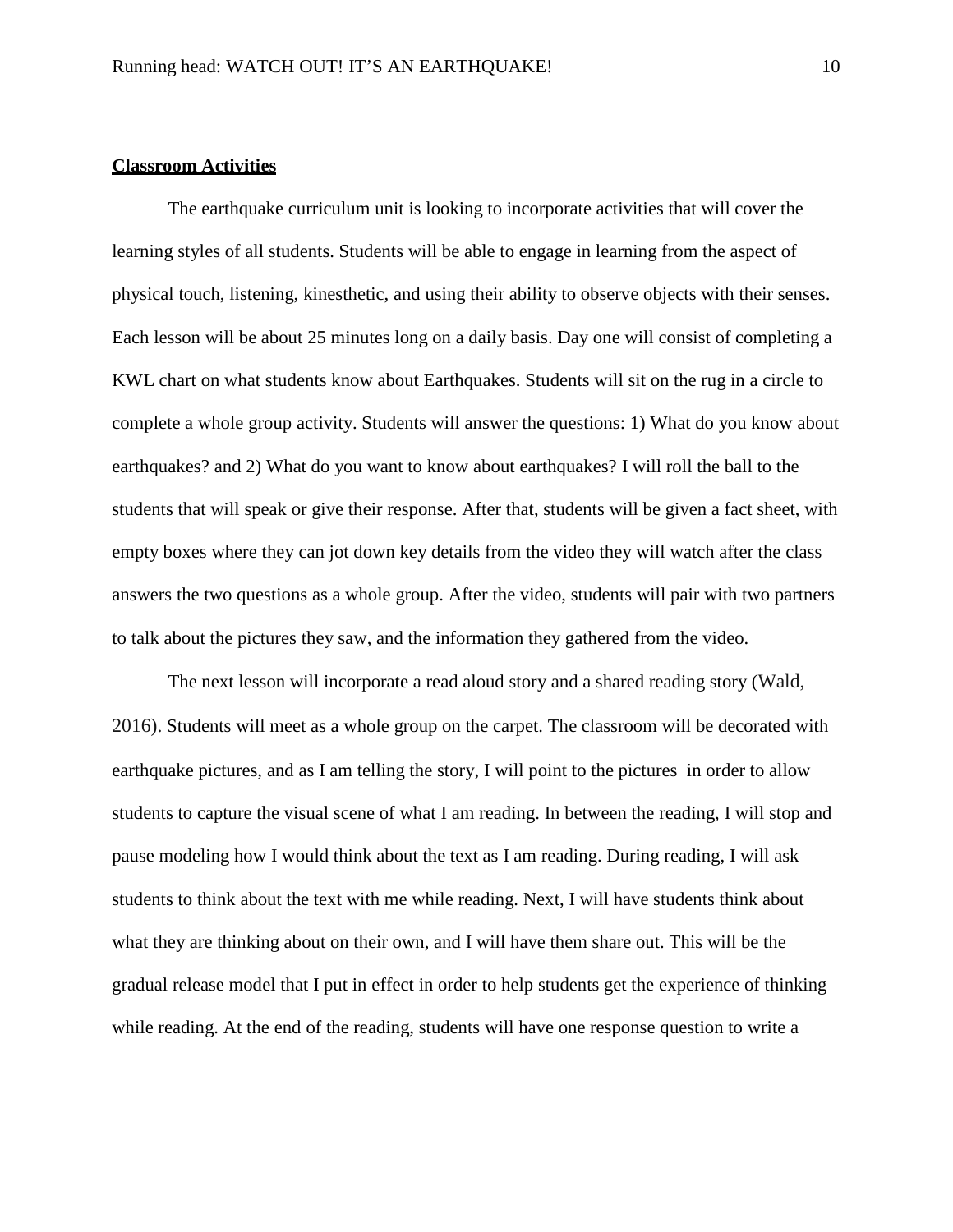sentence or draw a picture in order to respond to the question. The question is: 1) What was the story about? or 2) How did the earthquake affect the city?

 Continuing on with the next lesson, students will get a chance to place cookies on a cookie tray. The cookies would represent the homes and buildings before an earthquake would hit. Then, the students would break the cookies up into small pieces to create the scene of the after effect of how the earthquake would change the design or arrangement of the buildings and home. This point would show that when earthquakes occur it then move things out of place. They also disrupt the orientation of people's ability to carry out their daily routines. Students will take pictures of their city scenes. Next, students will guess what type of plate movement would cause their city to look the way their cookies looked on their cookie sheet.

Lastly, students will work in centers creating buildings and entire cities using a variety of materials on a tray, construction paper, or table. Next, we will shake the surface that the city or building was built on to get the experience of seeing what would happen if an earthquake occurred. Students will see that the buildings would fall or bend or move. Students will use this experience to connect it back to the information that was read earlier in the curriculum unit to explain their reasoning for why the cities were shifted or dismantled. Students will have the ability to share in the experience of learning about how earthquakes occur, how they change the arrangement of buildings, and why earthquakes occur.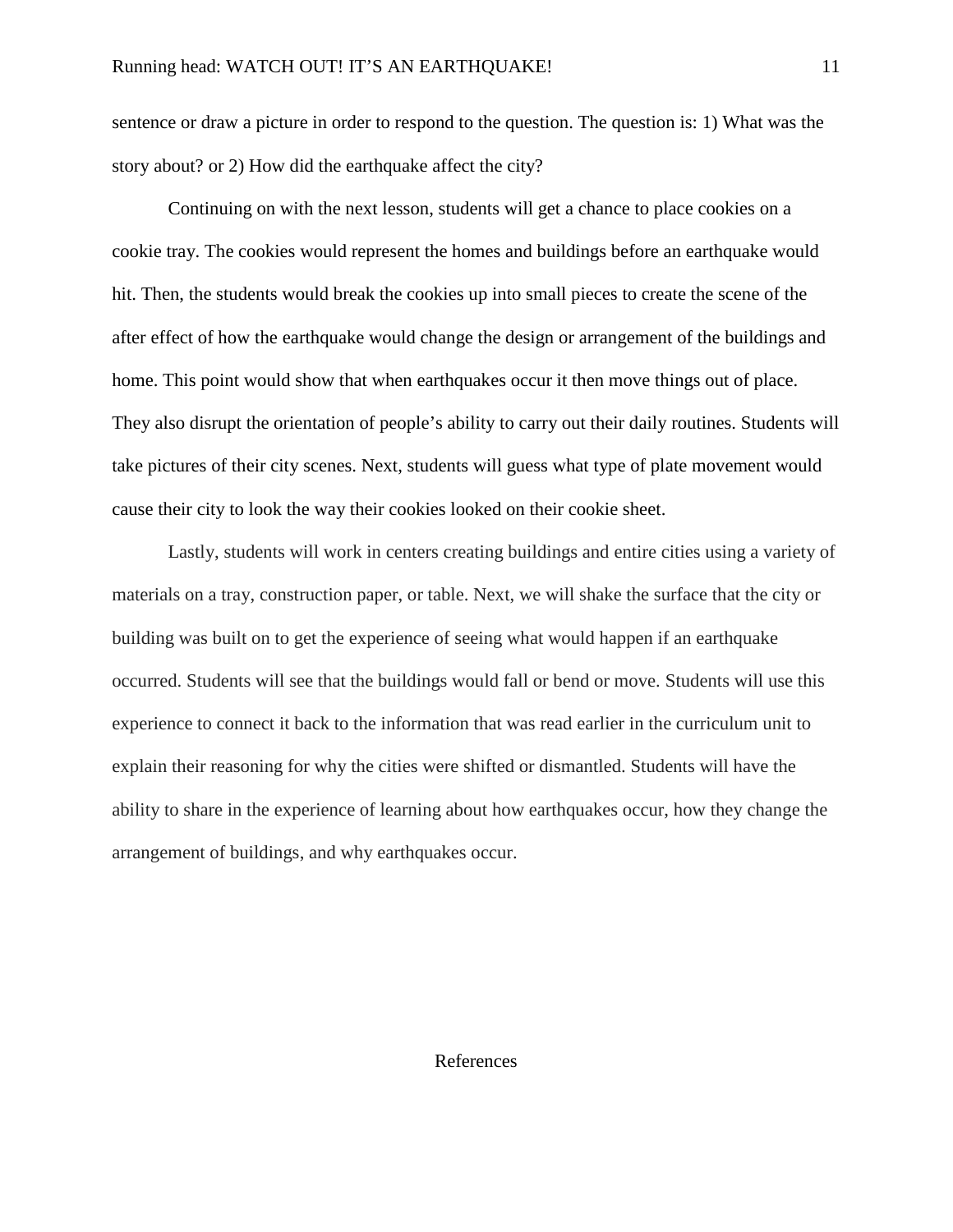- J., Greta.(n.d.). 15+ Before and After Italian Earthquake: Heartbreaking Photos Show Destroyed Towns In Italy. Retrieved from http://www.boredpanda.com/italyearthquake-before-after/
- Holt, Rineheart and Winston. (2005). Inside the restless earth. Austin, Texas: Harcourt Education Company.
- Ogura, Junko, Park, Madison, Wakatsuki, Yoko, & Sanchez Ray. 16 April 2016. Japan earthquakes: Dozens killed; 'race against the clock' to find survivors Retreived from http://www.cnn.com/2016/04/16/asia/japan-earthquake/
- Red Cross Bloggers. 27 April 2010. Understanding Earthquake and Volcanoes . . . snack foods. Retrieved from:http://www.redcross.ca/blogImages/en-CA/2010/04/quakevolcano.jpg
- Wald, Lisa. (2016). The science of earthquakes. Retrieved from https://earthquake.usgs.gov/learn/kids/eqscience.php

Woodford, Chris. (2016). Earthquakes. Retrieved from <http://www.explainthatstuff.com/earthquakes.html>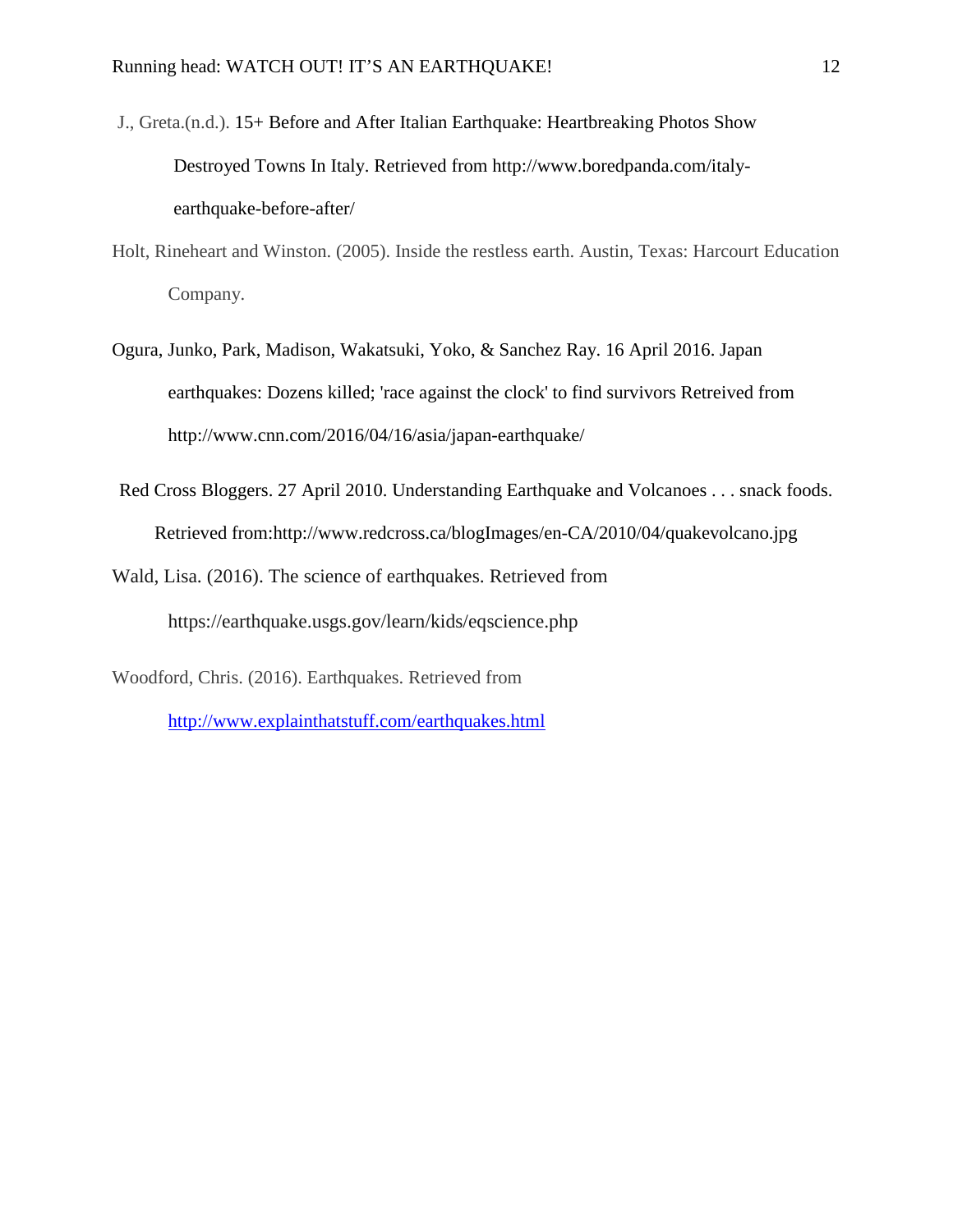## Appendix

Type of earthquakes worksheet:

|       | For each degree below, label the tind of Suit II is converged, if<br>as the factored praise move at this timo of boundary. | ransform. Cellrie the type of fault and explain what happens on the auth |  |
|-------|----------------------------------------------------------------------------------------------------------------------------|--------------------------------------------------------------------------|--|
|       |                                                                                                                            |                                                                          |  |
| Type: |                                                                                                                            | Type:                                                                    |  |
|       |                                                                                                                            |                                                                          |  |
|       |                                                                                                                            |                                                                          |  |
|       |                                                                                                                            |                                                                          |  |
|       | Type:                                                                                                                      |                                                                          |  |
|       |                                                                                                                            |                                                                          |  |

Retrieved from https://s-media-cache-

ak0.pinimg.com/736x/93/1b/7f/931b7fbbbea62ca5e5d330efd25aaf31.jpg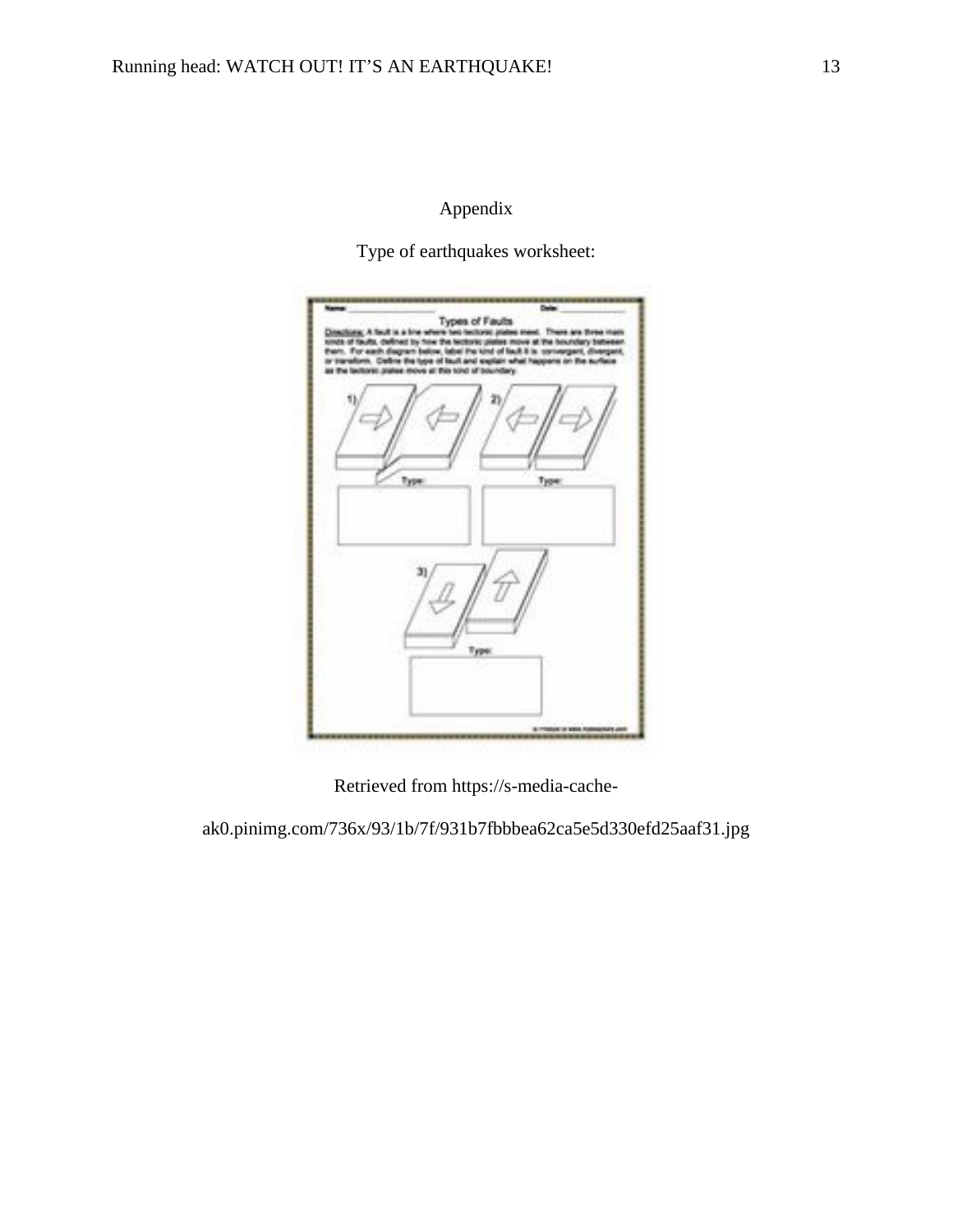

# **Understanding Earthquakes and Volcanoes...with snack foods! (Part 1)**

Red Cross Bloggers. 27 April 2010. Understanding Earthquake and Volcanoes . . . snack foods.

Retrieved from:http://www.redcross.ca/blogImages/en-CA/2010/04/quakevolcano.jpg



Japan earthquakes: Dozens killed; 'race against the clock' to find survivors